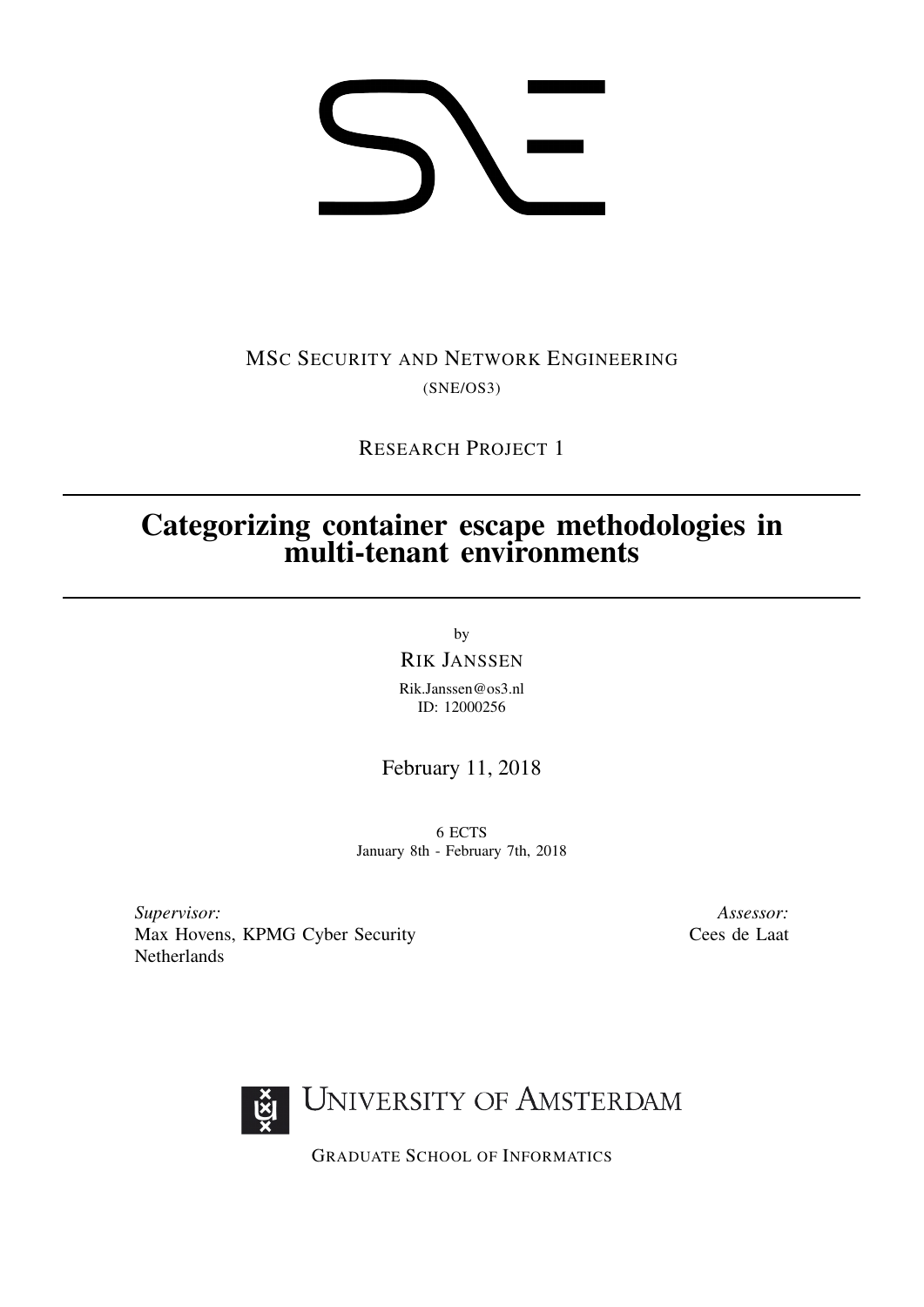*Abstract*—With regards to operating-system-level virtualization, the security aspects that arise within multi-tenant environments utilizing this technology have not been systematically categorized. As a result of this omission, container escapes within such environments might occur. These escapes can lead to the loss of control and potential data leakage. This paper extends on previous work by providing additional security requirements and mitigation techniques. This contribution is based on an indepth look at the architecture of the cluster management software enabling the aforementioned environments.

#### *Index Terms*—Containers, multi-tenancy, Kubernetes, operating-system-level virtualization, security.

#### 1 INTRODUCTION

With the continual emergence of operating-system-level virtualization the security aspects of containers become all the more important. Numerous vulnerabilities, such as [\[1\]](#page-3-0)–[\[3\]](#page-3-1), have been identified, which allow for container escapes to occur. These escapes can lead to compromising the host system itself and/or the reveal of confidential data. This is especially damaging in multi-tenant environments, because within such environments the same physical and/or logical resources (e.g., the processor, memory, file system, and management software) are shared between multiple potentially untrusted parties. A common example of these kind of multi-tenant environments is a public cloud. Categorizing the previously mentioned vulnerabilities remains a challenge, since not all vulnerabilities affect all container technologies and are also depended on specific configurations.

The aim of this paper is to systematically categorize these kinds of vulnerabilities, such that a systematic way of thinking can be achieved when handling the security aspects of multitenant environments (e.g., the aforementioned data leakage). This systematic way of thinking then allows for the specifying of mitigation recommendations.

This paper is further divided into six sections. Sections [2,](#page-1-0) [3,](#page-1-1) and [4](#page-1-2) describe the research question, related work, and used methodology respectively. Sections [5](#page-1-3) and [6](#page-3-2) describe and discuss the results. The [last section](#page-3-3) concludes this paper and lists the future work that can be performed.

#### 2 RESEARCH QUESTION

<span id="page-1-0"></span>The research question is stated below. Section [4](#page-1-2) outlines the approach that was taken to answer this question.

• *How to systematically categorize vulnerabilities relating to multi-tenant environments that make use of operatingsystem-level virtualization?*

#### 3 RELATED WORK

<span id="page-1-1"></span>Multiple studies have been performed on the aspects of container security. [\[4\]](#page-3-4) defined an attacker model and several security requirements for container technologies. [\[5\]](#page-3-5) further looked at the mentioned attacker model, which it considered as an academic view, and unified it with an industrial view. [\[6\]](#page-3-6) extended on the research done in [\[4\]](#page-3-4) by categorizing how exploits of specific container security threats violated the security requirements.

[\[7\]](#page-3-7) and [\[8\]](#page-3-8) specifically targeted the Docker container platform. These studies covered the internals specific to Docker, but also the general technologies in the areas of compute,

storage, and network that Docker makes use of (i.e. Linux kernel features), together with their related configurations. Comparisons between containers and virtual machines were also made by [\[9\]](#page-3-9), and a hybrid approach of running containers within virtual machines is generally advised by the aforementioned studies. [\[10\]](#page-3-10) took an extensive look at Docker as well as LXC and CoreOS's Rkt, and subsequently provided multiple security recommendations focusing on said technologies and overall containers in general.

In regards to the security of multi-tenant environments, [\[11\]](#page-4-0) explored the design of 'automated threat mitigation architecture' using the Kubernetes cluster management software. The study described an event-driven process entailing the automated creation of secure images and container quarantine. Furthermore, in regards to secure images, [\[12\]](#page-4-1) proposed a methodology to evaluate the security of container images.

The added value of the research proposed in this document is categorizing container vulnerabilities when moving the context from individual container host systems to cluster management software enabling multi-tenant environments.

#### 4 METHODOLOGY

<span id="page-1-2"></span>The conducted research consisted of a literature study only, no software was installed or infrastructure deployed. The focus of the research was to categorize existing vulnerabilities within multi-tenant environment, not to discover new vulnerabilities. Given the time constraints of the research, the research was limited to the Linux operating system and the Kubernetes cluster management software. These two were chosen based on their broad utilization as well as their history with Google, who has more than a decade of experience using these technologies as part of its Borg system, as stated in [\[13\]](#page-4-2).

Only operating-system-level virtualization was a factor, other forms of virtualization (e.g. full or para) were not part of the research. Hybrid solutions utilizing both containers and virtual machines (e.g. projects like OpenStack's Kata Containers project or Xens PV Calls) did also not fall into scope; only container-native technologies were accounted for.

The research was divided into several steps. First, the cluster management software powering the multi-tenant environments was broken down into its components. Then possible areas of existing vulnerabilities, identified using the Common Vulnerabilities and Exposures (CVE) system, were mapped to these components. After this step was completed, the security requirements of container technologies, mentioned in the related works [\[4\]](#page-3-4) and [\[6\]](#page-3-6), were extended to account for the mapped vulnerabilities relating to the cluster management software. Furthermore, these vulnerabilities were associated with configurations in order to determine possible affected industries and workloads. Finally, several mitigation techniques were listed.

#### 5 RESULTS

<span id="page-1-3"></span>The results of the literature study are presented in the subsections below.

#### *5.1 Architecture overview*

Figure [1](#page-2-0) gives an overview of the scope of the Cloud Native Computing Foundation (CNCF).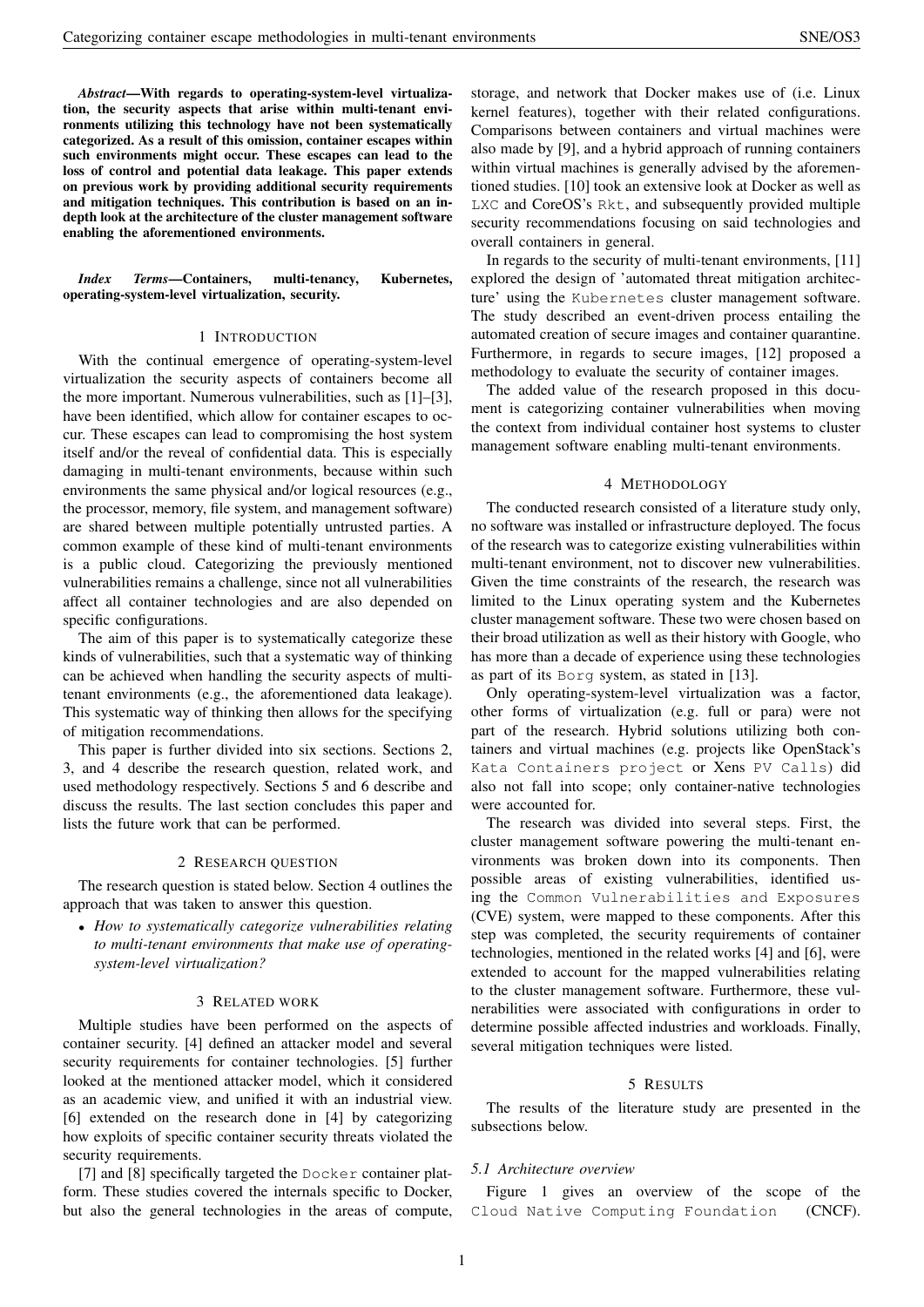

<span id="page-2-0"></span>Figure 1. Scope of the Cloud Native Computing Foundation. Source: [\[14\]](#page-4-3)



<span id="page-2-1"></span>Figure 2. Architecture overview of Kubernetes. Adapted from: [\[17\]](#page-4-4)

This foundation's mission is to "[...] create and drive the adoption of a new computing paradigm that is optimized for modern distributed systems environments capable of scaling to tens of thousands of self healing multi-tenant nodes."[\[15\]](#page-4-5) Practically, the CNCF oversees multiple open source projects in order to enable the modern software delivery workflow (i.e., the implementation of the twelve-factor app methodology[\[16\]](#page-4-6) in the form of microservices on top of container platforms la Docker). These project include Kubernetes for orchestration, Prometheus for monitoring, container runtimes like containerd and rkt, and many others. The CNCF's members include companies like Google (whom donated Kubernetes), Docker, Red Hat, Amazon, Cisco, Intel, IBM, Dell, VMware. and many others. The foundation is overseen by the Linux Foundation.

Figure [2](#page-2-1) illustrates the architecture of the Kubernetes cluster management software [\[18\]](#page-4-7). Comparing this figure to the scope of the CNCF, it's clear Kubernetes materializes the CNCF's scope within its software architecture. The major area of interest related to this paper is the 'Master'. This node controls all the nodes of a cluster. Each node runs an operating system aimed at running containers. Kubernetes manages the containers as pods, which is a layer of abstraction referring

| Hardened application             |
|----------------------------------|
| User namespace w/o caps          |
| Mount protections                |
| Minimal container distro         |
| Syscall Filtering w/ seccomp-bpf |
| Linux kernel with grsecurity+pax |
| Hypervisor/Hardware              |

<span id="page-2-2"></span>Figure 3. NCC Group's security model. Adapted from: [\[19\]](#page-4-8)

to the tight-coupling of the containers (i.e., these containers, and corresponding applications, will be deployed on the same node). Furthermore, the component etcd is a distributed keyvalue store which functions as the single source of configuration truth (e.g., IP addresses, storage locations, security policies, etc.) of the entire cluster.

To clarify, Kubernetes itself is just the orchestration software (i.e, all the components that make up the master node plus the two components running on each node). The other components, such as the network and operating system, are managed by Kubernetes but can be implemented using different software (e.g., the network connecting the containers can be realized using software like Flannel or Calico which is then utilized by Kubernetes). In turn, the software responsible for providing this functionality to Kubernetes relies on further lower-level components like file systems (e.g., overlayfs) and kernel features (e.g., cgroups and namespaces). In other words, Kubernetes is not a complete solution in itself, but rather relies on other software and extends their functionality. This means a layered software model is utilized to enable multi-tenancy within environments built on operating-systemlevel virtualization.

Finally, Kubernetes utilizes the concept of namespaces in order to separate resources per tenant. These namespaces are separate domains of control within a Kubernetes cluster (i.e., resources can be restricted to certain namespaces). Please note that these namespaces are not the same as the earlier mentioned kernel features.

#### *5.2 CVE mapping*

Because Kubernetes is using a layered approach, one would have to map the CVEs of every single component and their subcomponents. For example, Kubernetes might utilize the Docker runtime, hence any vulnerabilities related to the Docker runtime now also impact the kubernetes cluster. Furthermore, any vulnerabilities related to the Linux kernel features might impact Docker. So mapping these CVEs would quickly encompass the entirety of the Linux software landscape. Figure [3](#page-2-2) shows a security model provided by the NCC group that accounts for these layers.

In order to still account for the mapping of the CVEs, the CVEs relating to Red Hat's OpenShift platform have been looked at [\[20\]](#page-4-9). This platform combines a Linxu distribution, Docker, and Kubernetes. Currently there are 76 CVEs listed. As such, these CVEs encompass the aforementioned technologies, providing a holistic overview.

One major CVE of current note is the Meltdown vulnerability discussed in [\[21\]](#page-4-10). This hardware-level vulnerability makes use of out-of-order execution and CPU cache timings to read all physical memory from any user space process. The paper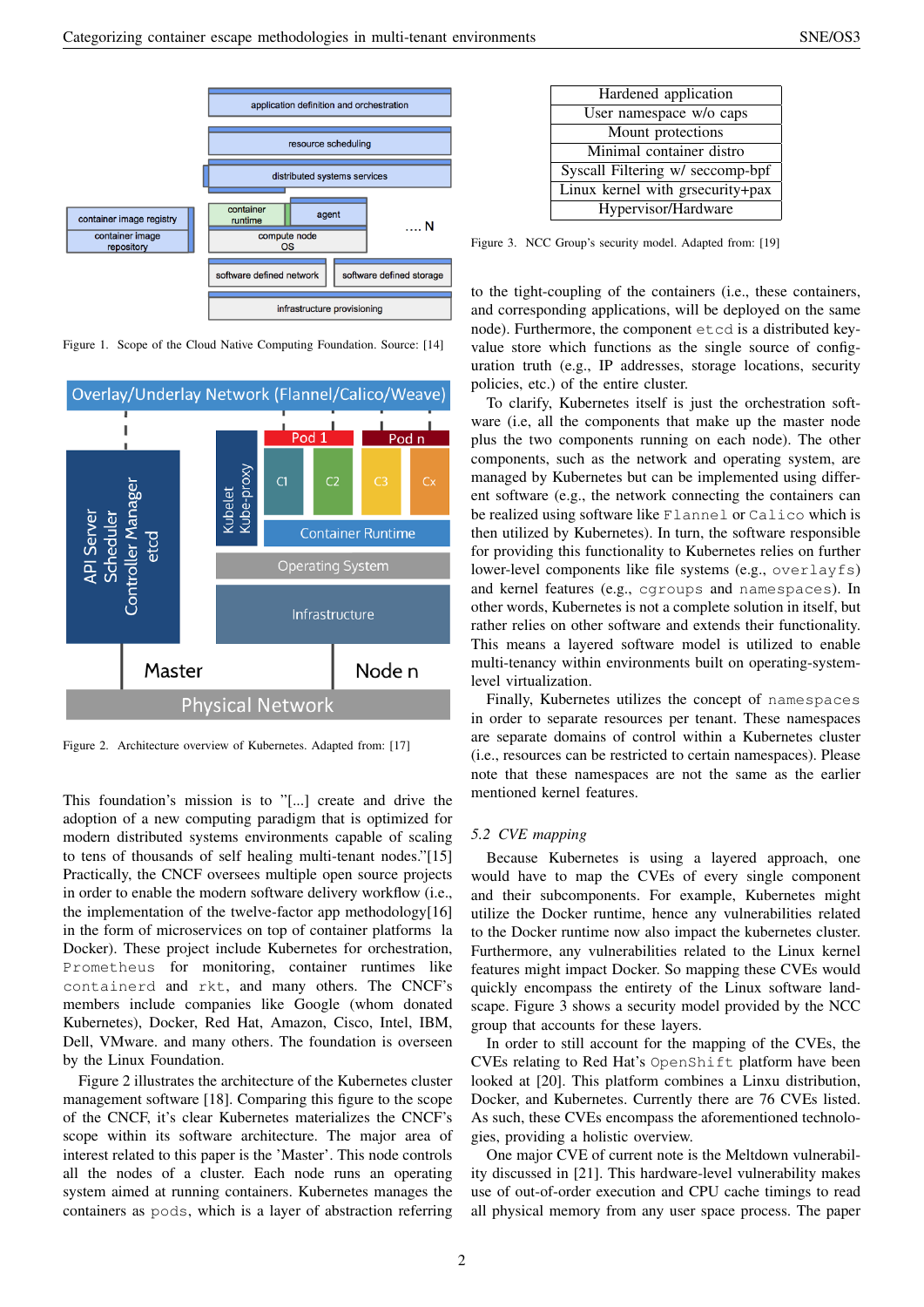

<span id="page-3-11"></span>Figure 4. Static linking of binaries within an OS-level virtualization platform.



<span id="page-3-12"></span>Figure 5. Dynamic linking of binaries within an OS-level virtualization platform.

specifically mentions the leakage of data between containers. As such, the boundary between tenants has moved from the visualization layer to the physical layer.

#### *5.3 Extended requirements*

Based on the previous described results, the following requirements are provided in order to supplement the ones defined in the previous done work done by [\[4\]](#page-3-4) and [\[6\]](#page-3-6). The requirements are as follows:

- Separate security-sensitive workloads over physical nodes because the security boundary is moved to the infrastructure (i.e. hardware) level instead of the virtualization level.
- Secure the single source of configuration truth because this is a single point of failure within a multi-tenant environment.
- Utilize an integrated approach in regards to the cluster management software (i.e., don't use upstream Kubernetes unless processes are in place to track the individual components' vulnerabilities).

#### *5.4 Mitigations*

Figures [4](#page-3-11) and [5](#page-3-12) show a possible mitigation technique involving static linking and dynamic linking of binaries within containers. Specifically, figure [5](#page-3-12) shows a way to optimize memory and storage usage.

#### 6 DISCUSSION

<span id="page-3-2"></span>Looking at the results, it seems that operating-system-level virtualization by itself doesn't provide the required security boundaries for multi-tenant environments. Furthermore, the security aspects can be divided into two categories: infrastructure and application. Because applications are tightly-coupled

to the underlying infrastructure when using operating-systemlevel visualization, hardening is required. Within multi-tenant environments consisting of untrusted parties this remains a challenge. Finally, the recent acquirement of CoreOS by Red Hat might show a movement to a single Enterprise-ready container platform.

#### 7 CONCLUSION AND FUTURE WORK

<span id="page-3-3"></span>This paper provided a view of the container security landscape when accounting for multi-tenancy. As a result, several requirements and mitigation techniques have been identified, allowing for a systematic approach to the securing of multitenant environments utilizing operating-system-level virtualization.

Future work might include a correlation of the requirements to compliance standards such as ISO and HIPAA. Furthermore, other operating-system-level virtualization platforms and cluster management software could be looked at (e.g., Microsoft Windows, FreeBSD, Apache Mesos, Nomad, etc.). Other virtualization techniques (e.g. full and/or para) could also be relevant, especially the out-of-scope hybrid solutions that were previously mentioned in section [4.](#page-1-2) A further interesting study might be to look at the automation of the classification and orchestration of workloads (i.e. apply the requirements in a automated fashion). Finally, in regard to application architecture, a look at the Istio platform might be relevant. This open source project (provided by Google, IBM, and Lyft) is currently in alpha and aims to provide secure microservices on top of Kubernetes.

#### **REFERENCES**

- <span id="page-3-0"></span>[1] CVE-2016-5195. Available from MITRE, CVE-ID CVE-2016-5195. 2016. [Online]. Available: [https://cve.mitre.org/cgi-bin/cvename.cgi?](https://cve.mitre.org/cgi-bin/cvename.cgi?name=CVE-2016-5195) [name=CVE-2016-5195.](https://cve.mitre.org/cgi-bin/cvename.cgi?name=CVE-2016-5195) [Accessed: Jan. 22, 2018].
- [2] CVE-2015-3630. Available from MITRE, CVE-ID CVE-2015-3630. 2015. [Online]. Available: [https://cve.mitre.org/cgi-bin/cvename.cgi?](https://cve.mitre.org/cgi-bin/cvename.cgi?name=CVE-2015-3630) [name=CVE-2015-3630.](https://cve.mitre.org/cgi-bin/cvename.cgi?name=CVE-2015-3630) [Accessed: Jan. 22, 2018].
- <span id="page-3-1"></span>[3] CVE-2017-5123. Available from Red Hat, CVE-ID CVE-2017- 5123. 2017. [Online]. Available: [https://access.redhat.com/security/cve/](https://access.redhat.com/security/cve/cve-2017-5123) [cve-2017-5123.](https://access.redhat.com/security/cve/cve-2017-5123) [Accessed: Jan. 22, 2018].
- <span id="page-3-4"></span>[4] E. Reshetova, J. Karhunen, T. Nyman, and N. Asokan, "Security of os-level virtualization technologies," in *Nordic Conference on Secure IT Systems*. Springer, 2014, pp. 77–93, doi[:10.1007/978-3-319-11599-3](https://doi.org/10.1007/978-3-319-11599-3_5) 5.
- <span id="page-3-5"></span>[5] L. Catuogno and C. Galdi, "On the evaluation of security properties of containerized systems," in *2016 15th International Conference on Ubiquitous Computing and Communications and 2016 International Symposium on Cyberspace and Security (IUCC-CSS)*, Dec 2016, pp. 69–76, doi[:10.1109/IUCC-CSS.2016.018.](https://doi.org/10.1109/IUCC-CSS.2016.018)
- <span id="page-3-6"></span>[6] S. Laurén, M. R. Memarian, M. Conti, and V. Leppänen, "Analysis of security in modern container platforms," in *Research Advances in Cloud Computing*. Springer, 2017, pp. 351–369, doi[:10.1007/978-981-](https://doi.org/10.1007/978-981-10-5026-8_14) [10-5026-8](https://doi.org/10.1007/978-981-10-5026-8_14) 14.
- <span id="page-3-7"></span>[7] T. Bui, "Analysis of docker security," *arXiv preprint arXiv:1501.02967*, 2015, [Online]. Available: [https://arxiv.org/abs/1501.02967v1.](https://arxiv.org/abs/1501.02967v1) [Accessed: Jan. 8, 2018].
- <span id="page-3-8"></span>[8] A. R. MP, A. Kumar, S. J. Pai, and A. Gopal, "Enhancing security of docker using linux hardening techniques," in *2016 2nd International Conference on Applied and Theoretical Computing and Communication Technology (iCATccT)*, July 2016, pp. 94–99, doi[:10.1109/ICATCCT.2016.7911971.](https://doi.org/10.1109/ICATCCT.2016.7911971)
- <span id="page-3-9"></span>[9] M. Eder, "Hypervisor-vs. container-based virtualization," *Future Internet (FI) and Innovative Internet Technologies and Mobile Communications (IITM)*, vol. 1, 2016, [Online]. Available: [https://www.net.in.tum.](https://www.net.in.tum.de/fileadmin/TUM/NET/NET-2016-07-1/NET-2016-07-1_01.pdf) [de/fileadmin/TUM/NET/NET-2016-07-1/NET-2016-07-1](https://www.net.in.tum.de/fileadmin/TUM/NET/NET-2016-07-1/NET-2016-07-1_01.pdf) 01.pdf. [Accessed: Jan. 8, 2018].
- <span id="page-3-10"></span>[10] A. Grattafiori, "Understanding and hardening linux containers," *Whitepaper, NCC Group*, 2016, [Online]. Available: [https:](https://www.nccgroup.trust/globalassets/our-research/us/whitepapers/2016/april/ncc_group_understanding_hardening_linux_containers-1-1.pdf) [//www.nccgroup.trust/globalassets/our-research/us/whitepapers/2016/](https://www.nccgroup.trust/globalassets/our-research/us/whitepapers/2016/april/ncc_group_understanding_hardening_linux_containers-1-1.pdf) april/ncc\_group\_understanding\_hardening\_linux\_[containers-1-1.pdf.](https://www.nccgroup.trust/globalassets/our-research/us/whitepapers/2016/april/ncc_group_understanding_hardening_linux_containers-1-1.pdf) [Accessed: Jan. 8, 2018].